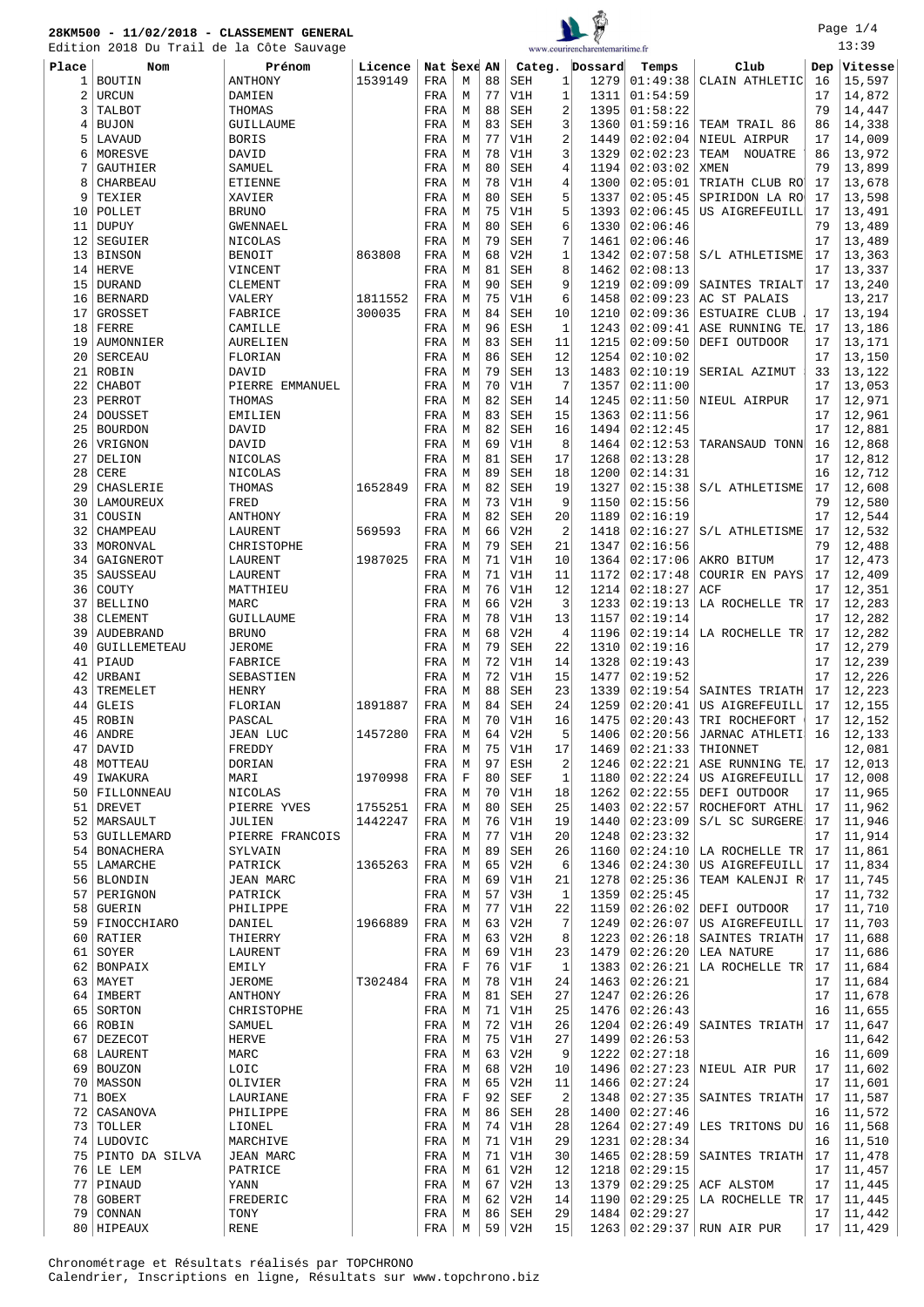Edition 2018 Du Trail de la Côte Sauvage

Page 2/4 13:39

| ratrio             |                           | zulo Du Irali de la Cote Sauvage |         |             |             |    |            |                |                |                 |                       |     |         |
|--------------------|---------------------------|----------------------------------|---------|-------------|-------------|----|------------|----------------|----------------|-----------------|-----------------------|-----|---------|
| Place <sub>1</sub> | Nom                       | Prénom                           | Licence | Nat Sexe AN |             |    |            |                | Categ. Dossard | Temps           | Club                  | Dep | Vitesse |
| 81                 | <b>BAREILLE</b>           | PHILIPPE                         |         | FRA         | М           | 60 | V2H        | 16             | 1370           | 02:29:46        |                       | 17  | 11,418  |
| 82                 | <b>DOUCET</b>             | <b>REGIS</b>                     | 1452412 | FRA         | M           | 73 | V1H        | 31             | 1192           | 02:30:07        | ROCHECHOUART O        | 87  | 11,391  |
| 83                 | MARRAUD                   | PATRICE                          | 1973708 | FRA         | M           | 69 | V1H        | 32             | 1487           | 02:30:14        | AKRO BITUM            | 17  | 11,382  |
|                    |                           |                                  |         |             |             |    |            |                |                |                 |                       |     |         |
| 84                 | LANDRET                   | <b>STEPHANE</b>                  |         | FRA         | М           | 70 | V1H        | 33             | 1267           | 02:30:37        | US AIGREFEUILL        | 17  | 11,353  |
| 85                 | DIAS DE VASCONCEL LAURENT |                                  |         | FRA         | М           | 77 | V1H        | 34             | 1225           | 02:30:42        |                       | 17  | 11,347  |
| 86                 | <b>NUNES</b>              | DANIEL                           |         | FRA         | М           | 70 | V1H        | 35             | 1392           | 02:30:56        | SPIRIDON MELLO        | 79  | 11,330  |
| 87                 | THOMAS                    | <b>BRUNO</b>                     |         | FRA         | M           | 72 | V1H        | 36             | 1240           | 02:31:09        |                       | 17  | 11,313  |
| 88                 | <b>BODARD</b>             | MATHIAS                          |         | FRA         | М           | 93 | SEH        | 30             | 1152           | 02:31:20        | DEFI OUTDOOR          | 17  | 11,300  |
| 89                 | CAIRA                     | MORGAN                           |         | FRA         | М           | 81 | SEH        | 31             | 1283           | 02:31:30        |                       | 17  | 11,287  |
| 90                 | <b>URCUN</b>              | CELINE                           |         | FRA         | F           | 82 | <b>SEF</b> | 3              | 1312           | 02:31:34        |                       | 17  | 11,282  |
| 91                 | <b>RUAU</b>               | <b>JEROME</b>                    |         | FRA         | M           | 69 | V1H        | 37             | 1302           | 02:32:02        |                       | 17  | 11,248  |
|                    |                           |                                  |         |             |             | 77 |            |                |                |                 |                       |     | 11,225  |
| 92                 | POUPINEAU                 | <b>BRICE</b>                     |         | FRA         | М           |    | V1H        | 38             | 1227           | 02:32:20        | USGN SECTION T        | 37  |         |
| 93                 | <b>BOUTROIS</b>           | SEBASTIEN                        |         | FRA         | М           | 69 | V1H        | 39             | 1405           | 02:32:28        |                       | 79  | 11,216  |
| 94                 | DZIERBICKI                | PHILIPPE                         |         | FRA         | М           | 65 | V2H        | 17             | 1410           | 02:32:58        |                       | 87  | 11,179  |
| 95                 | DIEU                      | <b>JEREMY</b>                    |         | FRA         | M           | 84 | SEH        | 32             | 1308           | 02:33:04        |                       | 17  | 11,172  |
| 96                 | ZAMORA                    | CEDRIC                           | 2009014 | FRA         | M           | 79 | SEH        | 33             | 1332           | 02:33:11        | GROUPEMENT ATH        | 17  | 11,163  |
| 97                 | PROUST                    | SEBASTIEN                        |         | FRA         | M           | 79 | SEH        | 34             | 1474           | 02:33:15        |                       | 79  | 11,158  |
| 98                 | EPINAT                    | PATRICK                          |         | FRA         | М           | 64 | V2H        | 18             | 1313           | 02:33:21        |                       | 17  | 11,151  |
| 99                 | PELLET                    | <b>JONATHAN</b>                  |         | FRA         | M           | 81 | SEH        | 35             | 1216           | 02:33:27        |                       | 79  | 11,144  |
|                    |                           |                                  |         |             |             |    |            |                |                |                 |                       |     |         |
| 100                | RENOUX                    | JEAN MARC                        |         | FRA         | M           | 57 | V3H        | $\overline{2}$ | 1460           | 02:33:29        | <b>OSTREA CLUB</b>    | 17  | 11,141  |
| 101                | <b>BROTHIER</b>           | MELANIE                          |         | FRA         | $\mathbf F$ | 93 | <b>SEF</b> | 4              | 1195           | 02:33:32        | SAINTES TRIATH        | 17  | 11,138  |
| 102                | ROUGEON                   | ERIC                             |         | FRA         | М           | 78 | V1H        | 40             | 1498           | 02:33:49        |                       | 17  | 11,117  |
| 103                | AMARI                     | KAMEL                            |         | FRA         | M           | 78 | V1H        | 41             | 1165           | 02:33:54        |                       | 17  | 11,111  |
| 104                | CHARDIN                   | ERIC                             |         | FRA         | M           | 60 | V2H        | 19             | 1303           | 02:33:57        | LES KEKES DU B        | 17  | 11,108  |
| 105                | BAPTISTA                  | <b>JOAOA</b>                     |         | FRA         | M           | 68 | V2H        | 20             | 1235           | 02:33:58        | BOUGEZ CONTRE         | 17  | 11,106  |
| 106                | <b>ROCHE</b>              | <b>ALFRED</b>                    | 1456271 | FRA         | М           | 61 | V2H        | 21             | 1220           | 02:34:03        | JARNAC ATHLETI        | 16  | 11,100  |
|                    |                           |                                  |         |             |             |    |            |                |                |                 |                       |     |         |
| 107                | MELIER                    | PHILIPPE                         | 1020807 | FRA         | M           | 66 | V2H        | 22             | 1384           | 02:34:05        | JARNAC ATHLETI        | 16  | 11,098  |
| 108                | LETESSIER                 | LUDOVIC                          |         | FRA         | M           | 79 | SEH        | 36             | 1187           | 02:34:20        |                       | 16  | 11,080  |
| 109                | <b>BONNENFANT</b>         | <b>CLAUDE</b>                    | 1986975 | FRA         | M           | 68 | V2H        | 23             | 1164           | 02:34:36        | AKRO BITUM            | 17  | 11,061  |
| 110                | DESCAMP                   | <b>JEROME</b>                    |         | FRA         | М           | 82 | <b>SEH</b> | 37             | 1169           | 02:34:44        |                       | 16  | 11,051  |
| 111                | LAFEUILLE                 | <b>BERNARD</b>                   | 1201386 | FRA         | M           | 62 | V2H        | 24             | 1163           | 02:34:47        | GRAND ANGOULEM        | 16  | 11,048  |
| 112                | <b>BUCHET</b>             | NICOLAS                          | 1446064 | FRA         | M           | 76 | V1H        | 42             | 1271           | 02:34:48        | ASPTT LA ROCHE        | 85  | 11,047  |
| 113                | RICHARD                   | <b>EMILIE</b>                    |         | FRA         | $\mathbf F$ | 83 | <b>SEF</b> | 5              | 1467           | 02:34:50        | SAINTES TRIATH        | 17  | 11,044  |
|                    |                           |                                  |         |             | M           | 80 | SEH        |                |                | 02:35:02        |                       | 16  |         |
| 114                | MAVROUDIS                 | ALEXANDRE                        |         | FRA         |             |    |            | 38             | 1242           |                 |                       |     | 11,030  |
| 115                | <b>GARLOPEAU</b>          | ERIC                             |         | FRA         | М           | 66 | V2H        | 25             | 1326           | 02:35:03        | RUNNING STE SO        | 17  | 11,029  |
| 116                | <b>BROCHARD</b>           | ANDRE                            | 500720  | FRA         | M           | 51 | V3H        | 3              | 1170           | 02:35:11        | AC ST PALAIS          | 85  | 11,019  |
| 117                | PARTHONNAUD               | THIERRY                          |         | FRA         | M           | 73 | V1H        | 43             | 1480           | 02:35:16        | ZETHOR TEAM           | 17  | 11,013  |
| 118                | FRITZSCH                  | DANIEL                           | 502835  | FRA         | M           | 60 | V2H        | 26             | 1497           | 02:35:30        | 17 SOUPAPES           | 17  | 10,997  |
| 119                | PELLETIER                 | <b>JEAN MARC</b>                 |         | FRA         | М           | 70 | V1H        | 44             | 1304           | 02:35:42        |                       | 86  | 10,983  |
| 120                | RIBOULET                  | YANN                             |         | FRA         | М           | 72 | V1H        | 45             | 1291           | 02:35:42        |                       | 86  | 10,983  |
| 121                | FINCATO                   | MARIO                            |         | FRA         | М           | 71 | V1H        | 46             | 1293           | 02:35:43        | BOUGEZ CONTRE         | 17  | 10,981  |
|                    |                           |                                  |         |             |             |    |            |                |                |                 |                       |     |         |
| 122                | <b>ENSELME</b>            | PATRICE                          |         | FRA         | М           | 72 | V1H        | 47             | 1321           | 02:36:29        |                       | 17  | 10,928  |
| 123                | COCHERIE                  | LIONEL                           |         | FRA         | М           | 73 | V1H        | 48             | 1208           | 02:36:43        |                       | 35  | 10,911  |
| 124                | <b>BOUCHET</b>            | FRANCK                           |         | FRA         | М           | 67 | V2H        | 27             | 1162           | 02:37:06        | STADE NIORTAIS        | 79  | 10,885  |
| 125                | <b>BANT</b>               | <b>JACKY</b>                     | 1186153 | FRA         | M           | 69 | V1H        | 49             | 1255           | 02:37:41        | US AIGREFEUILL        | 17  | 10,845  |
|                    | 126 GRONDIN               | PATRICK                          |         | FRA         | M           | 76 | V1H        | 50             | 1239           | 02:37:42        |                       | 17  | 10,843  |
| 127                | HAUET                     | STEPHANE                         |         | FRA         | M           | 71 | V1H        | 51             | 1398           | 02:38:07        | TEAM KALENJI R        | 17  | 10,815  |
|                    | 128   CLAVAUD             | CARINE                           | 1582604 | FRA         | $\mathbf F$ | 77 | V1F        | $\overline{2}$ | 1349           | 02:39:13        | AS LEGRAND FEY        | 87  | 10,740  |
| 129                |                           |                                  |         |             | M           | 85 |            | 39             |                | 02:39:24        |                       | 33  |         |
|                    | PORNIN FADRIQUE           | SEBASTIEN                        |         | FRA         |             |    | SEH        |                | 1340           |                 |                       |     | 10,728  |
|                    | 130 THILL                 | LAURENCE                         | 710709  | FRA         | $\mathbf F$ | 68 | V2F        | $\mathbf{1}$   | 1281           | 02:39:31        | CA PLASSAC            | 16  | 10,720  |
|                    | 131 BREAU                 | SYLVAIN                          | 1921428 | FRA         | М           | 72 | V1H        | 52             | 1290           | 02:39:59        | AC2A COUR9ON          | 17  | 10,689  |
|                    | 132 GERVIER               | <b>JEAN LUC</b>                  |         | FRA         | М           | 78 | V1H        | 53             | 1188           | 02:40:29        |                       | 17  | 10,655  |
|                    | 133 RENAUD                | CHRISTOPHE                       | 1987184 | FRA         | М           | 69 | V1H        | 54             | 1280           | 02:40:29        | AKRO BITUM            | 17  | 10,655  |
|                    | 134   MICHAUD             | <b>RODOLPHE</b>                  |         | FRA         | M           | 81 | <b>SEH</b> | 40             | 1380           | 02:40:59        |                       | 17  | 10,622  |
|                    | $135$ BARBE               | STEPHANE                         |         | FRA         | М           | 75 | V1H        | 55             | 1153           | 02:41:07        |                       | 17  | 10,613  |
|                    | 136 BOUTET                | SEBASTIEN                        |         | FRA         | М           | 75 | V1H        | 56             | 1226           | 02:41:26        |                       | 79  | 10,593  |
|                    | 137 GUERIN                | CHRISTOPHE                       |         | FRA         | М           | 76 | V1H        | 57             | 1358           | 02:41:55        |                       | 17  | 10,561  |
|                    |                           |                                  |         |             |             |    |            |                |                |                 |                       |     |         |
|                    | 138 VIDONI                | LAURENT                          |         | FRA         | M           | 61 | V2H        | 28             | 1237           | 02:42:25        | RUN ACCUEIL LA        | 17  | 10,528  |
|                    | 139   PIBERNE             | DOMINIQUE                        | 1504957 | FRA         | М           | 62 | V2H        | 29             | 1381           | 02:42:46        | <b>JARNAC ATHLETI</b> | 16  | 10,506  |
|                    | $140$ BAZIN               | PHILIPPE                         |         | FRA         | М           | 79 | <b>SEH</b> | 41             | 1318           | 02:43:01        |                       | 17  | 10,490  |
| 141                | BOURDIN                   | RICHARD                          |         | FRA         | М           | 75 | V1H        | 58             | 1261           | 02:43:14        | STADE NIORTAIS        | 79  | 10,476  |
|                    | 142 COMPAGNON             | CATHERINE                        | 1855708 | FRA         | $\mathbf F$ | 61 | V2F        | $\overline{2}$ | 1191           | 02:43:15        | AC ST PALAIS          | 17  | 10,475  |
|                    | 143 GRILLON               | JULIEN                           |         | FRA         | М           | 83 | SEH        | 42             | 1173           | 02:43:33        |                       | 41  | 10,456  |
|                    |                           |                                  |         |             |             | 71 |            |                |                |                 |                       |     |         |
|                    | $144$ FIERLA              | JEAN MARC                        |         | FRA         | М           |    | V1H        | 59             | 1445           | 02:43:33        |                       | 17  | 10,456  |
| 145                | TRIBODET                  | <b>BENOIT</b>                    |         | FRA         | М           | 68 | V2H        | 30             | 1175           | 02:43:35        | CEA                   | 16  | 10,453  |
|                    | 146   BARACCA             | PHILIPPE                         | T302690 | FRA         | M           | 74 | V1H        | 60             | 1331           | 02:43:37        |                       | 16  | 10,451  |
| 147                | GUILLON                   | OLIVIER                          |         | FRA         | М           | 69 | V1H        | 61             | 1323           | 02:43:56        |                       | 37  | 10,431  |
|                    | 148 GIRAUD                | SAMUEL                           |         | FRA         | М           | 77 | V1H        | 62             | 1221           | 02:43:56        | DEFI OUTDOOR          | 17  | 10,431  |
|                    | 149 BONNEAU               | SEBASTIEN                        |         | FRA         | М           | 79 | SEH        | 43             | 1154           | 02:43:58        |                       | 17  | 10,429  |
|                    | 150   MAILLEFER           | JOSUE                            | 1321548 | FRA         | М           | 77 | V1H        | 63             | 1299           | 02:44:07        | S/L SC SURGERE        | 17  | 10,419  |
|                    |                           |                                  |         |             | М           | 57 | V3H        | $\overline{4}$ |                | 02:44:14        | RELAI DE LA PO        | 17  | 10,412  |
|                    | 151   MIMAULT             | <b>BERNARD</b>                   |         | FRA         |             |    |            |                | 1456           |                 |                       |     |         |
|                    | 152   BEGASSAT            | <b>JEROME</b>                    |         | FRA         | М           | 74 | V1H        | 64             | 1362           | 02:45:10        | FRATER ATHLE B        | 16  | 10,353  |
|                    | $153$ PETIT               | CLEMENT                          |         | FRA         | М           | 90 | <b>SEH</b> | 44             | 1201           | 02:46:00        |                       | 17  | 10,301  |
|                    | 154   FAVREAU             | DAVID                            |         | FRA         | М           | 75 | V1H        | 65             | 1272           | 02:46:37        |                       | 17  | 10,263  |
|                    | 155 BOUCHET               | DAVID                            |         | FRA         | М           | 72 | V1H        | 66             | 1396           | 02:46:44        |                       | 17  | 10,256  |
|                    | 156   MONTEIX             | GUILLAUME                        |         | FRA         | М           | 80 | <b>SEH</b> | 45             | 1289           | 02:47:09        |                       | 17  | 10,230  |
|                    | 157 RICHARD               | LAURENT                          |         | FRA         | М           | 67 |            | 1              | 1109           | 02:47:17        |                       |     | 10,222  |
|                    | 158   CALDEYROUX          | <b>JEAN PHILIPPE</b>             | 443837  | FRA         | М           | 71 | V1H        | 67             | 1275           | 02:47:19        | AMITIE NATURE         | 31  | 10,220  |
|                    |                           |                                  |         |             |             |    |            |                |                |                 |                       |     |         |
|                    | 159 CARTEAU               | <b>ISABELLE</b>                  | 124115  | FRA         | $\mathbf F$ | 68 | V2F        | 3              | 1320           | 02:47:21        | CA PLASSAC            | 17  | 10,218  |
|                    | 160   BAZILLE             | ERIC                             |         | FRA         | М           |    | $72$ V1H   | 68             |                | 1489   02:47:21 | VIVONNE LOISIR        | 86  | 10,218  |

Chronométrage et Résultats réalisés par TOPCHRONO Calendrier, Inscriptions en ligne, Résultats sur www.topchrono.biz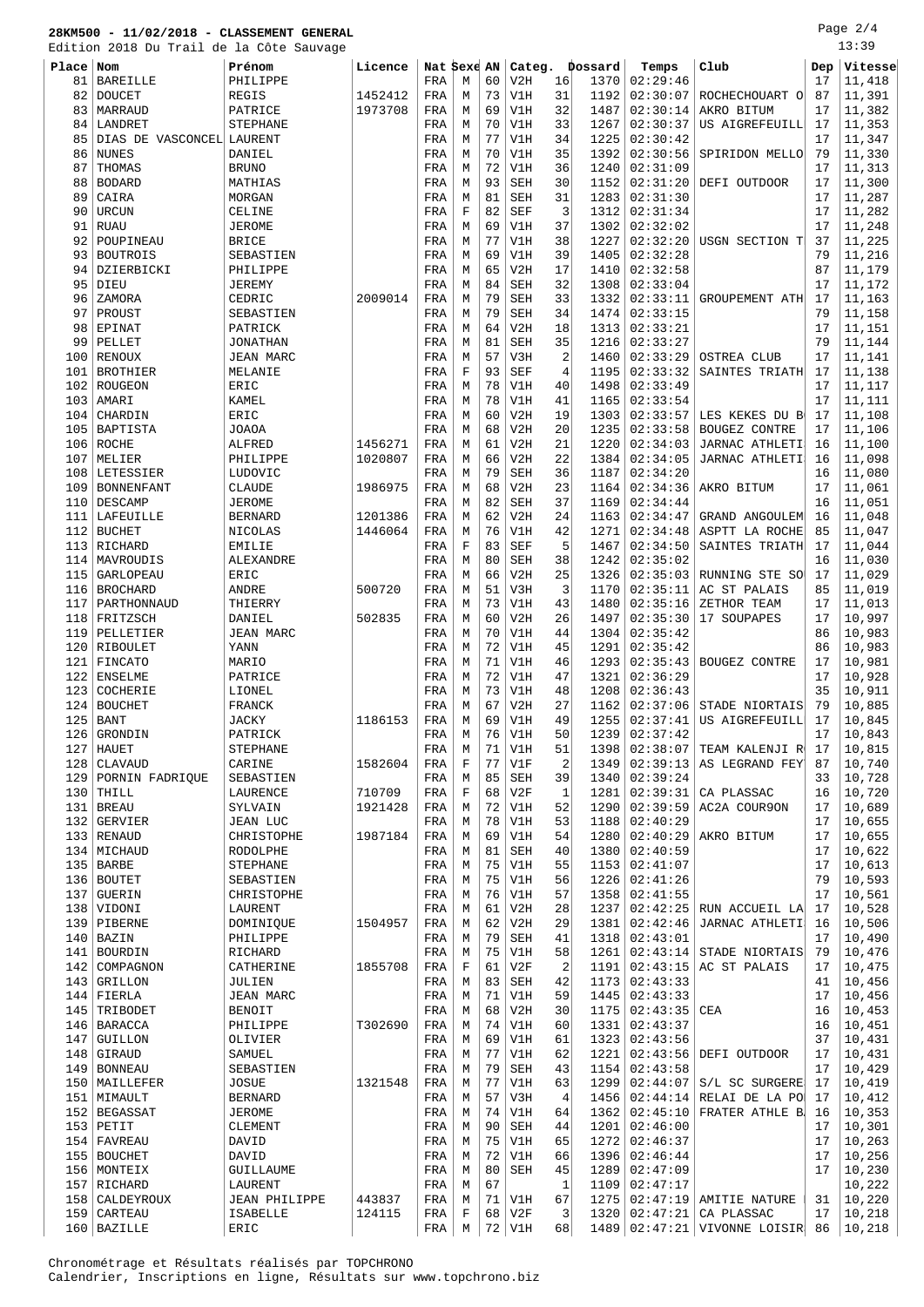Page 3/4 13:39

|            | Edition 2018 Du Trail de la Côte Sauvage |                   |         |             |             |          |            |                |              |                      |                                  |          | 13:39          |
|------------|------------------------------------------|-------------------|---------|-------------|-------------|----------|------------|----------------|--------------|----------------------|----------------------------------|----------|----------------|
| Place      | Nom                                      | Prénom            | Licence | Nat Sexe AN |             |          | Categ.     |                | Dossard      | Temps                | Club                             | Dep      | Vitesse        |
| 161        | LARAPIDIE                                | <b>HERVE</b>      |         | FRA         | М           | 69       | V1H        | 69             | 1473         | 02:47:25             | AVENTURE RUNNI                   | 16       | 10,214         |
| 162        | DEBELLE                                  | ETIENNE           |         | FRA         | М           | 85       | <b>SEH</b> | 46             | 1178         | 02:47:25             | AUNIS DUD TRIA                   | 17       | 10,214         |
| 163        | <b>BONNET</b>                            | OLIVIER           | 1078587 | FRA         | М           | 59       | V2H        | 31             | 1382         | 02:47:46             | JARNAC ATHLETI                   | 16       | 10,193         |
| 164        | CHAUVIERE LE DRIA TANGUY                 |                   |         | FRA         | М           | 77       | V1H        | 70             | 1212         | 02:47:47             |                                  | 16       | 10,192         |
| 165        | RAISON                                   | ANTHONY           |         | FRA         | М           | 80       | <b>SEH</b> | 47             | 1182         | 02:48:08             |                                  | 85       | 10,170         |
| 166        | <b>CHABOT</b>                            | ALAIN             | 1943759 | FRA         | M           | 53       | V3H        | 5              | 1414         | 02:48:28             | <b>ESTUAIRE CLUB</b>             | 17       | 10,150         |
| 167        | FAYET                                    | FRANCOIS          | 1287737 | FRA         | M           | 63       | V2H        | 32             | 1285         | 02:48:36             | US AIGREFEUILL                   | 17       | 10,142         |
| 168        | HUGUES                                   | NICOLAS           |         | FRA         | M           | 70       | V1H        | 71             | 1274         | 02:48:41             |                                  | 33       | 10,137         |
| 169        | MARCHESSEAU                              | <b>STEPHANE</b>   |         | FRA         | М           | 79       | <b>SEH</b> | 48             | 1224         | 02:49:07             | MICHEL CLUB                      | 17       | 10,111         |
| 170        | GRIMAUD                                  | LUDOVIC           |         | FRA         | М           | 80       | <b>SEH</b> | 49             | 1404         | 02:49:37             |                                  | 17       | 10,082         |
| 171        | CHARRIER                                 | NOEL              | 1973703 | FRA         | M           | 64       | V2H        | 33             | 1292         | 02:49:44             | AKRO BITUM                       | 17       | 10,075         |
| 172        | MAUDET                                   | NATHALIE          | 1987136 | FRA         | F           | 75       | V1F        | 3              | 1276         | 02:49:45             | AKRO BITUM                       | 16       | 10,074         |
| 173        | EPIN                                     | MICHAEL           |         | FRA         | M           | 81       | <b>SEH</b> | 50             | 1416         | 02:49:46             |                                  | 33       | 10,073         |
| 174        | PERRET                                   | YANNICK           | 1641545 | FRA         | М           | 69       | V1H        | 72             | 1371         | 02:50:17             | GROUPEMENT ATH                   | 17       | 10,042         |
| 175        | <b>AZEMA</b>                             | PHILIPPE          |         | FRA         | M           | 59       | V2H        | 34             | 1341         | 02:50:19             | SAINTES TRIATH                   | 17       | 10,040         |
| 176        | LE GOVIC                                 | LAURENT           |         | FRA         | M           | 71       | V1H        | 73             | 1345         | 02:50:50             | INFOSPORT LOIR                   | 17       | 10,010         |
| 177        | VATON                                    | CHRISTOPHE        | 1953316 | FRA         | M           | 73       | V1H        | 74             | 1217         | 02:50:50             | FETE DE LA POM                   | 17       | 10,010         |
| 178        | PATARIN                                  | THIERRY           |         | FRA         | М           | 71       | V1H        | 75             | 1256         | 02:51:00             | SAINTES TRIATH                   | 17       | 10,000         |
| 179        | <b>BONTEMPS</b>                          | PHILIPPE          |         | FRA         | M           | 60       | V2H        | 35             | 1472         | 02:51:10             |                                  | 17       | 9,990          |
| 180        | CHAYE                                    | <b>BRUNO</b>      |         | FRA         | М           | 56       | V3H        | 6              | 1228         | 02:51:20             |                                  | 17       | 9,981          |
| 181        | FAIVRE                                   | <b>BENOIT</b>     |         | FRA         | М           | 66       | V2H        | 36             | 1481         | 02:51:26             |                                  | 17       | 9,975          |
| 182        | <b>DOMLJAN</b>                           | <b>BERTRAND</b>   |         | FRA         | M           | 79       | <b>SEH</b> | 51             | 1361         | 02:51:56             |                                  | 17       | 9,946          |
| 183        | RENOULLEAU                               | PIERRE JEAN       | 1711023 | FRA         | М           | 83       | <b>SEH</b> | 52             | 1374         | 02:52:20             | GROUPEMENT ATH                   | 17       | 9,923          |
| 184        | PIERRE                                   | ALAIN             |         | FRA         | M           | 52       | V3H        | 7              | 1241         | 02:52:25             | VIVONNE LOISIR                   | 86       | 9,918          |
| 185        | MICHONNEAU                               | MICHEL            |         | FRA         | М           | 53       | V3H        | 8              | 1441         | 02:52:25             |                                  | 17       | 9,918          |
| 186        | PHILIP                                   | <b>JAQUES</b>     |         | FRA         | M           | 48       | V4H        | 1              | 1485         | 02:52:26             | RUN ACCUEIL                      | 17       | 9,917          |
| 187        | FILLATREAU                               | <b>BETTY</b>      | 1805957 | FRA         | $\mathbf F$ | 69       | V1F        | $\overline{4}$ | 1439         | 02:52:54             | <b>ESTUAIRE CLUB</b>             | 17       | 9,890          |
| 188        | CHARBEAU                                 | PATRICE           | 1338882 | FRA         | M           | 52       | V3H        | 9              | 1301         | 02:53:09             | GROUPEMENT ATH                   | 17       | 9,876          |
| 189        | ROPERT                                   | DAMIEN            |         | FRA         | М           | 85       | <b>SEH</b> | 53             | 1232         | 02:53:24             |                                  | 17       | 9,862          |
| 190        | AUBINEAU                                 | NICOLAS           |         | FRA         | М           | 78       | V1H        | 76             | 1177         | 02:53:26             |                                  | 17       | 9,860          |
| 191        | BOURDIN                                  | DIDIER            |         | FRA         | M           | 56       | V3H        | 10             | 1448         | 02:53:40             |                                  | 17       | 9,846          |
| 192        | COUTURIER                                | <b>GERALD</b>     |         | FRA         | М           | 70       | V1H        | 77             | 1446         | 02:53:48             |                                  | 17       | 9,839          |
| 193        | <b>BARAU</b>                             | <b>BENOIT</b>     |         | FRA         | М           | 81       | <b>SEH</b> | 54             | 1258         | 02:53:52             |                                  | 17       | 9,835          |
| 194        | VINCENT                                  | CHRISTOPHE        |         | FRA         | М           | 68       | V2H        | 37             | 1179         | 02:53:55             |                                  | 17       | 9,832          |
| 195        | <b>BOUCHET</b>                           | ELODIE            |         | FRA         | $\mathbf F$ | 73       | V1F        | 5              | 1397         | 02:54:16             | THS                              | 17       | 9,813          |
| 196        | <b>BALZON</b>                            | VALERIE           |         | FRA         | F           | 66       | V2F        | $\overline{4}$ | 1260         | 02:54:48             | SAINTES TRIATH                   | 17       | 9,783          |
| 197        | <b>DUBANT-SAUNIER</b>                    | DOMINIQUE         |         | FRA         | М           | 66       | V2H        | 38             | 1269         | 02:54:48             | SAINTES TRIATH                   | 17       | 9,783          |
| 198        | RICHARD                                  | FABRICE           |         | FRA         | М           | 66       | V2H        | 39             | 1335         | 02:54:48             |                                  | 77       | 9,783          |
| 199        | RIGAGNEAU<br><b>BROSSARD</b>             | CHRISTINE         | 1778974 | FRA         | $\mathbf F$ | 66<br>78 | V2F        | 5<br>78        | 1415         | 02:55:07             | LES 12 14 NIOR                   | 79<br>79 | 9,765          |
| 200        |                                          | THOMAS            |         | FRA         | M           | 77       | V1H<br>V1H | 79             | 1490         | 02:55:11<br>02:55:51 | S/L UAC BRIOUX<br>LES FOULEES CE |          | 9,761          |
| 201<br>202 | <b>GEFFARD</b>                           | FRANCK            |         | FRA         | M           | 77       | V1H        | 80             | 1387<br>1288 | 02:55:54             |                                  | 86<br>17 | 9,724<br>9,721 |
| 203        | LEBARBIER<br>BAILLARGEAU                 | SYLVAIN<br>DANIEL |         | FRA<br>FRA  | М<br>М      | 63       | V2H        | 40             | 1229         | 02:55:55             | AKRO BITUM                       | 17       | 9,721          |
| 204        | TERRIERE                                 | PASCAL            |         | FRA         | М           | 62       | V2H        | 41             | 1443         | 02:56:07             |                                  | 17       | 9,709          |
|            | $205$ LE BRUN                            | CANDICE           |         | FRA         | F           | 88       | <b>SEF</b> | 6              | 1390         | 02:56:08             |                                  | 41       | 9,709          |
|            | 206 RIGAUD                               | OLIVIER           |         | FRA         | М           | 83       | SEH        | 55             |              | 1389   02:56:08      |                                  | 41       | 9,709          |
| 207        | DAVID                                    | ERIC              |         | FRA         | М           | 66       | V2H        | 42             | 1185         | 02:56:17             | <b>AVENTURES RUNN</b>            | 16       | 9,700          |
| 208        | MINEAU                                   | DANIEL            |         | FRA         | М           | 59       | V2H        | 43             | 1183         | 02:56:34             | RCTAT<br>SERIAL                  | 17       | 9,685          |
| 209        | MOREAU                                   | NATHALIE          |         | FRA         | $\mathbf F$ | 68       | V2F        | 6              | 1296         | 02:56:44             | SPIRIDON 16                      | 16       | 9,676          |
| 210        | <b>BORG</b>                              | PATRICK           | 136626  | FRA         | М           | 63       | V2H        | 44             | 1307         | 02:56:56             | COGNAC AC                        | 16       | 9,665          |
| 211        | ELOY                                     | ERIC              | 1291249 | FRA         | М           | 69       | V1H        | 81             | 1377         | 02:56:59             | ASPTT LA ROCHE                   | 17       | 9,662          |
| 212        | SPRIET                                   | CHRISTIAN         |         | FRA         | М           | 64       | V2H        | 45             | 1286         | 02:57:11             |                                  | 16       | 9,651          |
| 213        | GOURDON                                  | VALENTIN          |         | FRA         | М           | 86       | SEH        | 56             | 1421         | 02:57:19             |                                  | 75       | 9,644          |
|            | 214 FRIEDEL                              | OSCAR             |         | FRA         | М           | 88       | SEH        | 57             | 1422         | 02:57:20             |                                  | 75       | 9,643          |
| 215        | TOURNE                                   | PASCAL            |         | FRA         | М           | 54       | V3H        | 11             | 1203         | 02:58:23             | TEAM BOUGEZ CO                   | 79       | 9,586          |
|            | 216 DE MOUSTIER                          | GASPARD           |         | FRA         | М           | 85       | SEH        | 58             | 1423         | 02:59:01             |                                  | 75       | 9,552          |
| 217        | ROY                                      | <b>JOCELYNE</b>   |         | FRA         | F           | 64       | V2F        | 7              | 1451         | 02:59:42             |                                  | 17       | 9,516          |
| 218        | GAUTIER                                  | PATRICE           |         | FRA         | М           | 51       | V3H        | 12             | 1470         | 02:59:42             |                                  | 17       | 9,516          |
| 219        | FAYE                                     | THIERRY           |         | FRA         | М           | 57       | V3H        | 13             | 1417         | 03:00:14             |                                  | 33       | 9,488          |
| 220        | CABE                                     | MAÏTE             |         | FRA         | $\mathbf F$ | 70       | V1F        | 6              | 1344         | 03:00:25             |                                  | 40       | 9,478          |
| 221        | <b>BONDARNEAU</b>                        | FRANCOIS          | 1631409 | FRA         | М           | 58       | V3H        | 14             | 1352         | 03:00:26             | AC POUILLON                      | 40       | 9,477          |
| 222        | <b>BAGIEU</b>                            | JOEL              | 1588073 | FRA         | М           | 65       | V2H        | 46             | 1375         | 03:00:26             | AC POUILLON                      | 40       | 9,477          |
|            | 223 RASTIER                              | FREDERIC          |         | FRA         | М           | 70       | V1H        | 82             | 1168         | 03:01:12             |                                  | 16       | 9,437          |
| 224        | <b>BOUCHET</b>                           | <b>BRUNO</b>      |         | FRA         | М           | 60       | V2H        | 47             | 1478         | 03:01:28             | CASC ROUTE 79                    | 79       | 9,423          |
|            | 225   HERAUD                             | MAGALI            | 1987035 | FRA         | $\mathbf F$ | 77       | V1F        | 7              | 1338         | 03:01:35             | AKRO BITUM                       | 17       | 9,417          |
| 226        | <b>BOUTIN</b>                            | BENJAMIN          |         | FRA         | М           | 82       | <b>SEH</b> | 59             | 1369         | 03:01:39             |                                  | 86       | 9,414          |
| 227        | PIMBERT                                  | FRANCK            |         | FRA         | М           | 72       | V1H        | 83             | 1236         | 03:01:44             | USGN SECTION T                   | 37       | 9,409          |
|            | 228   AUVERGNAT                          | MARYSE            |         | FRA         | F           | 55       | V3F        | 1              | 1213         | 03:01:53             | NIEUL AIR PUR                    | 17       | 9,402          |
| 229        | SKIEFFER                                 | MICHAEL           |         | FRA         | М           | 79       | SEH        | 60             | 1394         | 03:02:20             |                                  | 17       | 9,378          |
|            | 230 DELORT                               | FREDERIC          |         | FRA         | М           | 69       | V1H        | 84             | 1202         | 03:02:21             |                                  | 17       | 9,378          |
|            | 231 AHSAN                                | MAHMUDUL          |         | FRA         | М           | 55       | V3H        | 15             | 1385         | 03:02:37             | SPIRIDON 16                      | 16       | 9,364          |
|            | 232 KHAIRI                               | ROMAIN            |         | FRA         | М           | 78       | V1H        | 85             | 1402         | 03:02:41             | SPIRIDON 16                      | 16       | 9,360          |
| 233        | COUFLEAU                                 | <b>CLAUDE</b>     |         | FRA         | М           | 51       | V3H        | 16             | 1447         | 03:02:49             | SPIRIDON MELLO                   | 79       | 9,354          |
| 234        | CIANCIARULLO                             | NATHALIE          |         | FRA         | $\mathbf F$ | 79       | <b>SEF</b> | 7              | 1294         | 03:03:02             |                                  | 17       | 9,343          |
| 235        | LE HECHO                                 | <b>HERVE</b>      |         | FRA         | М           | 78       | V1H        | 86             | 1324         | 03:03:05             | SAPEUR POMPIER                   | 17       | 9,340          |
| 236        | JAILLET                                  | ANTOINE           |         | FRA         | М           | 89       | SEH        | 61             | 1388         | 03:03:08             |                                  | 17       | 9,337          |
| 237        | LANDREAU                                 | ALAIN             |         | FRA         | М           | 55       | V3H        | 17             | 1287         | 03:03:38             | SPIRIDON MELLO                   | 79       | 9,312          |
| 238        | DEBINSKI                                 | FABRICE           |         | FRA         | М           | 70       | V1H        | 87             | 1251         | 03:03:39             | SPIRIDON MELLO                   | 79       | 9,311          |
|            | 239 GOURIER MERLET                       | FLORENCE          |         | FRA         | F           | 79       | SEF        | 8              |              | 1486   03:03:39      | SPIRIDON MELLO                   | 79       | 9,311          |
|            | $240$ AUTRET                             | <b>ESTELLE</b>    |         | FRA         | F           |          | $76$ V1F   | 8              |              | 1471   03:04:17      |                                  | 79       | 9,279          |